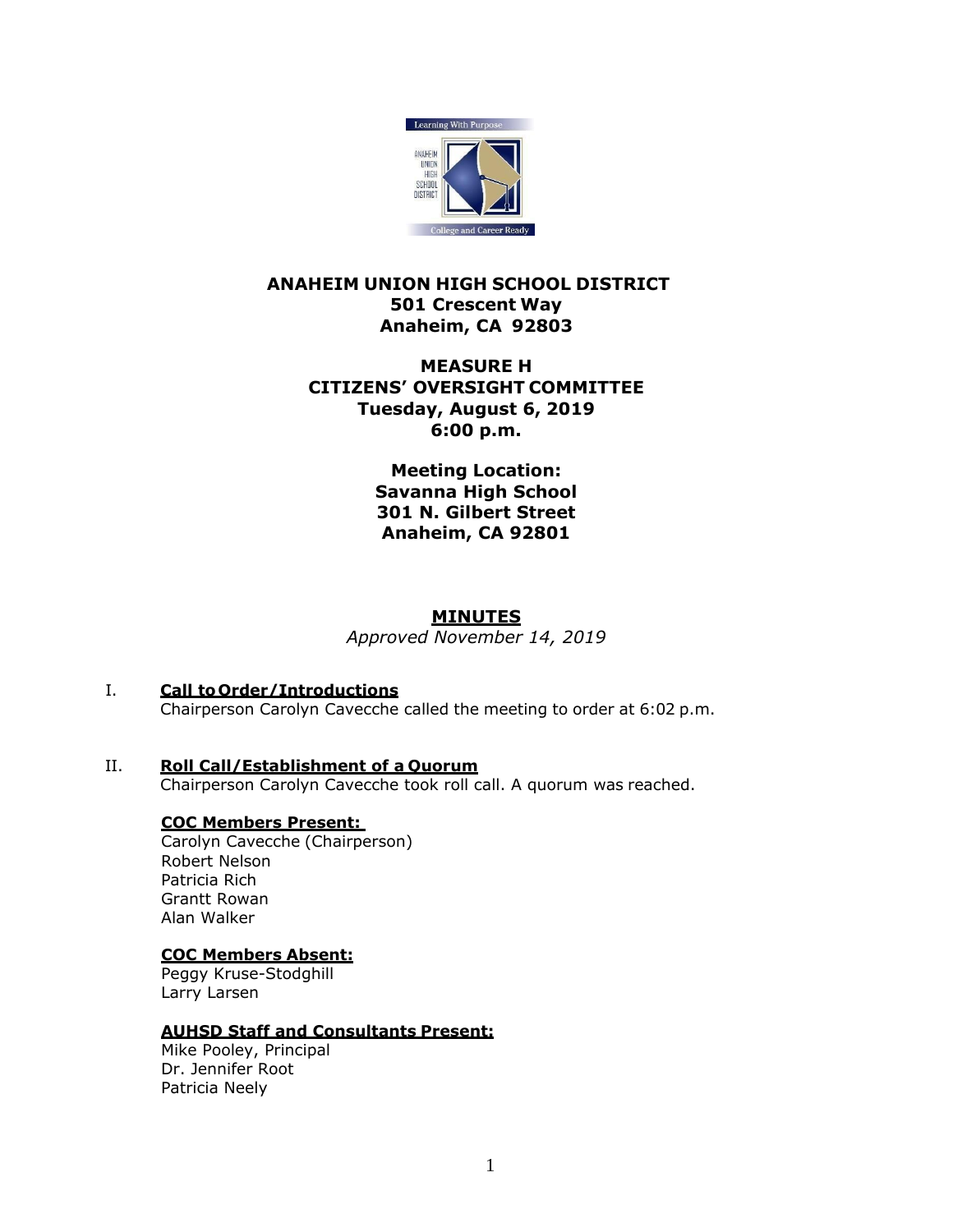Karen Orr Kunal Shah, Program Manager, Cumming

#### III. **Adoption of Agenda and Approval of Minutes**

Committee member Patricia Rich made a motion that was seconded by committee member Grantt Rowan to adopt the agenda of the August 6, 2019, COC meeting. All committee members agreed and the agenda was adopted.

Committee member Patricia Rich made a motion that was seconded by committee member Grantt Rowan to approve the draft minutes of the May 30, 2019, COC meeting. All committee members agreed and the minutes were approved.

### IV. **Public Comment**

There were no public comments.

### V. **Staff Update on Measure H Program**

Patricia Neely presented an update on the Cypress High School Site Improvement Project, which is currently in its closeout phase. This CBA project, which is at 95% punch list completion started in March 2018 and achieved substantial completion in April 2019. With punch list work soon to complete, the filing of the notice of completion will be recommended to the Trustees at the Board meeting of September 2019. The project will be delivered within budget.

Patricia Neely presented an update on the Kennedy High School Site Improvement Project, which is currently in its closeout phase. This CBA project, which is at 90% punch list completion started in June 2018 (shovel in ground July 2018) and achieved substantial completion in May 2019. With punch list work soon to complete, the filing of the notice of completion will be recommended to the Trustees at the Board meeting of September 2019. The project will be delivered within budget.

Patricia Neely presented an update on the Oxford Academy Music Building and Engineering Lab project. This CBA project is minimally funded with Measure H dollars mainly for technology upgrades, furniture, safety and security. The project which is at 85% completion started in June 2018, and will achieve substantial completion early Fall. The work is on schedule and within budget. Patricia Neely informed that the school has taken occupancy of the Music Building, and that the contractors have mobilized to the Engineering Labs which constitute the last phase of the project. This project was awarded a \$1.3M Career Technology Education (CTE) grant from the State for the Engineering Labs.

Patricia Neely presented an update on the Savanna High School Modernization and Site Improvement Project. This CBA project is comprised of two phases with a total of four increments. Phase 1 (Increments 1 and 2, main parking lot and tennis courts respectively) was completed in 2018. Phase 2 (Increments 3 and 4, Quad and Shower/Locker Room renovations respectively) was bid and awarded as an amendment to the original guaranteed maximum price in March 2019. The project is under construction, on schedule and within budget. Patricia Neely discussed the scope of work and the design elements of the project, and mentioned that the project is scheduled to complete in November 2019. The contract milestone of completing concrete pathways between buildings before the start of the new academic year was achieved.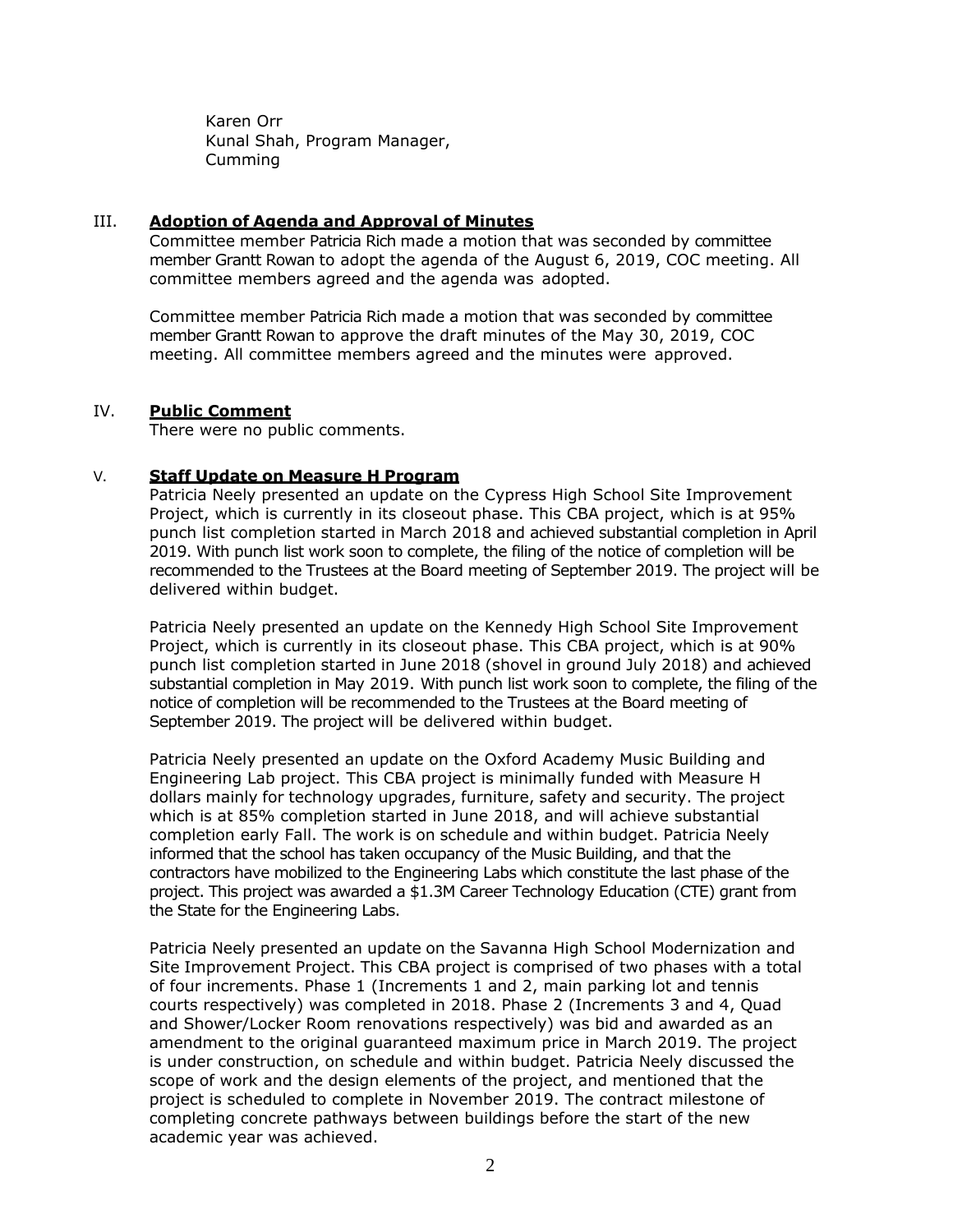Kunal Shah discussed Dale Junior High School's modernization/new construction project and the Polaris modernization project. The \$46M project was awarded to Pinner Construction in March 2019. Phase 1, which encompasses the modernization of Buildings 2, 4 and 5, is currently under construction with framing, finishes, HVAC and electrical activities underway. Phase 1 is anticipated to complete at the end of September. This CBA project is within budget, and it is scheduled to complete in February 2021.

Patricia Neely discussed the new Measure H project at Western High School. The project consists of the reconfiguration of the main parking lot with improved student drop-off lanes, security fencing, landscape and irrigation. The contract was awarded in May 2019, and is scheduled to complete in November 2019. The contract milestone of completing the parking lot before the start of the new academic year was achieved. The committee was informed of the challenge experienced due to the soft soil encountered adjacent to a site storm, and the expected increased costs necessary to mitigate the soils condition with a proper base. The Measure H Practice Field project was introduced to the committee via renderings and it will be discussed in detail at future COC meetings.

Patricia Neely discussed the new Measure H project at Ball Junior High School. The project consists of the expansion of the "horseshoe" parking lot to provide improved student drop-off lanes, security fencing and gates, landscape and irrigation, and a new marquee. This project is the initial phase of a much larger site improvement project that will be bid separately, and that will take place in summer of 2020. This contract was awarded in May 2019, and is scheduled to complete in November 2019. The contract milestone of completing the parking lot before the start of the new academic year was achieved.

Patricia Neely discussed a new Measure H project at the District Office. The project consists of the tear-off and replacement of the existing roofing material throughout the building, and the installation of tubular daylighting devices. The contract was awarded in May 2019, and is scheduled to complete at the end of August after experiencing delays due to the May and June rains. Extensive areas of corrosion in the steel deck required repair.

Also discussed was the Measure H Video Surveillance Solution project. This is a district wide project, which provides cameras with recording capabilities at all schools and at the District Office. Ten sites are currently operational and four sites are in progress. The contract was awarded in December 2018, and is scheduled to complete in June 2020.

The Anaheim High School Security Fencing project was also discussed. The project consists of the installation of new fencing and gates to enclose the baseball field, and to replace the existing fencing along the school's perimeter by the athletic fields. The contract was awarded in May 2019, and is scheduled to complete in August 2019. Patricia Neely mentioned that a new project that would introduce landscaping on the public way side of the new fence is soon to be planned.

Patricia Neely also discussed the status of the fifth round of 21st Century classroom furniture implementation, and the completed Measure H projects as follows:

- Brookhurst JHS Security Fencing
- Brookhurst JHS Tennis Courts